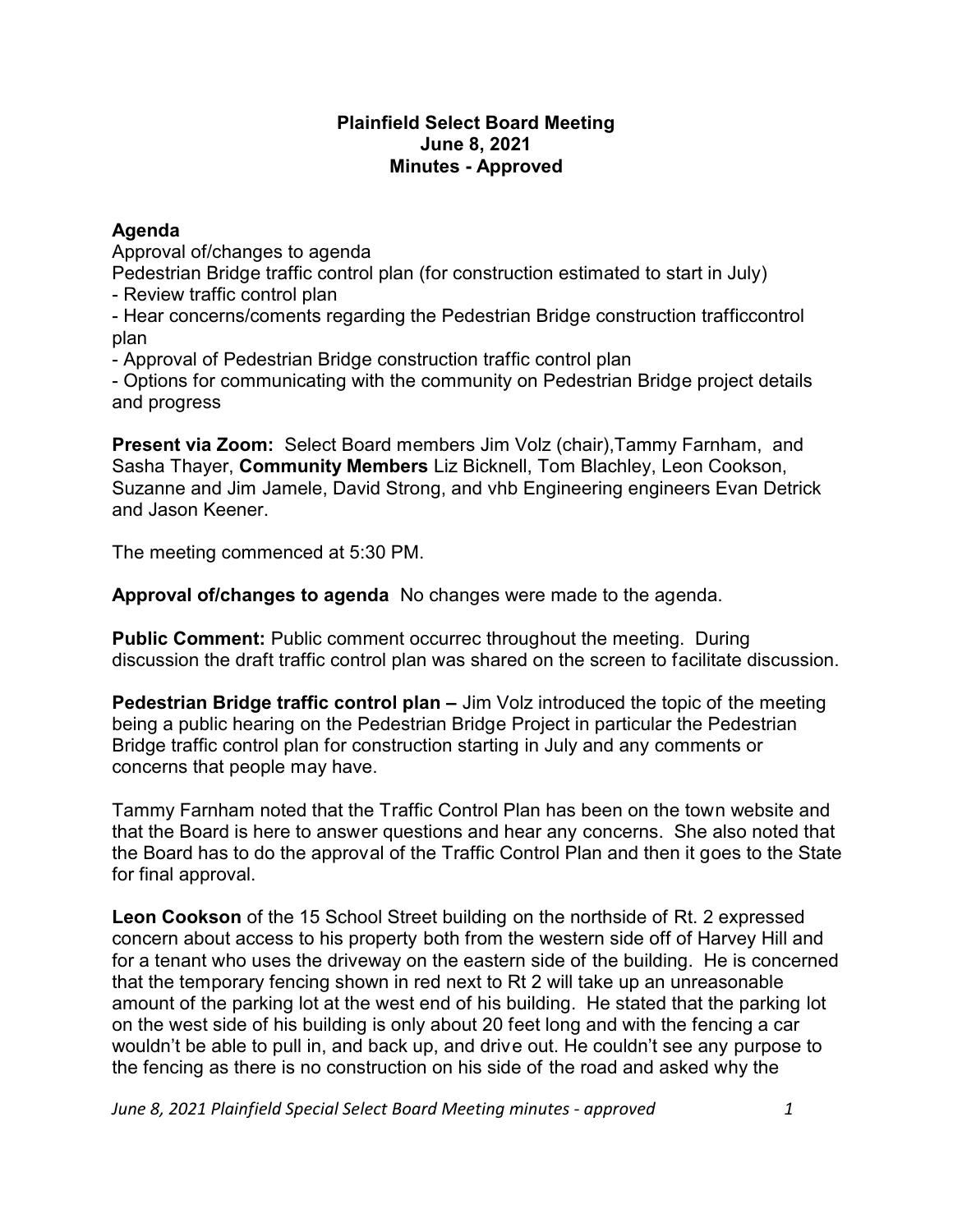fencing would have to be there. Evan Detrick of vhb Engineering explained what we are looking at is the suggested traffic control plan proposed by the contractor. Re the intent of the fencing, Detrick said that it is to force cars to go onto Harvey Hill, rather than directly onto Rte. 2, that is to prevent vehicles from entering and exiting the parking lot directly onto Rt 2 rather than going onto Harvey Hilll and entering Rt 2 from Harvey Hill. He said that the contractor will be putting in temporary traffic signals and on Main Street to restrict traffic to one lane, one west of Harvey Hill and another west of the hardware store. The design engineer had put together the concept plan and it is not on the contractor to prepare a plan to assure safety during construction. Detrick said that it won't be easy for folks once they start construction and will be painful during the ninety days in which construction must be completed.

Leon Cookson stated that those leaving his parking lot already do so from Harvey Hill because of the poor sight lines to the east of vehicles coming from the Marshfield direction, He also raised the concern that the temporary fencing will make receiving deliveries difficult as vehicles won't have the space to drive in and turn around. Leon also mentioned that he needs to be able to access his front porch and his motorcycle and mower which are stored below the porch area at the front of his building and a tenant accesses the building from the east side of the building.

Tammy said that she thinks those changes that Leon expressed needing. Leon also noted that he's had deliveries from tractor trailors which have pulled up in front of the porch on Rte 2 to unload. Evan Detrick stated that if they were informed ahead of time when a delivery were coming that it would be possible to work with the contractor to temporarily move the fencing away.

Sue and Jim Jamele expressed concern that the Town Hall parking lot is designated as a staging area for the Pedestrian Bridge contractor. She said that they are trying to figure out how their clients are going to be able to access their office during the constructino both on foot and by car.. They are also wondering how the mail delivery will occur as the mailbox is right in front of their office. She noted that the mail delivery would have to go through the cones shown on the map and that it's not just them that receives mail there, there being about 5 mailboxes there. She clarified for vhb engineer Jason Keenen there is only a paved portion of the road in front of their office, and no driveway. Sue said that their driveway isn't accessible any more because the Town put signs up that block the driveway, so nobody can drop thing off by going in a driveway. Jason said he'd have to talk with the contractor about how they are going to allow access, the contractor may have to provide a gap in the cones and signage to show that access is restricted to deliveries only She also said that they do real estate closings all the time and have FEDEX and UPS deliveries regularly. Leon Cookson noted that his mailbox is over there as well.

Evan noted that the Town Hall parking lot has been designated as the staging area for the contractor, but wondered whether it may be possible for them to have enough room to maneuver and have a space for vehicles. Sue wondered whether there could be a

*June 8, 2021 Plainfield Special Select Board Meeting minutes - approved 2*

.